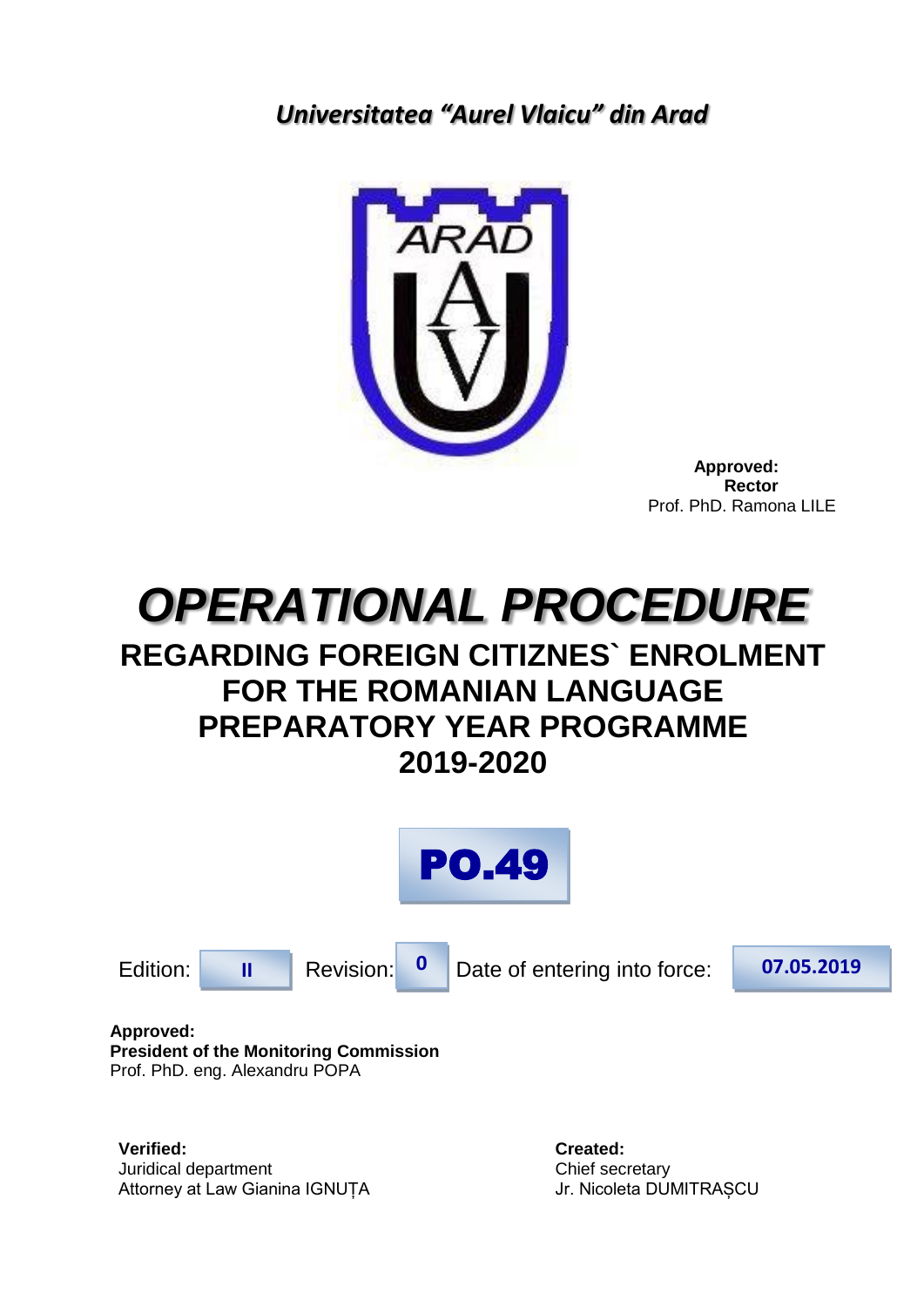| <b>ARAD</b>                                                                                       | PROCEDURA OPERAȚIONALĂ                                                                  | COD:          | Editia: I     |
|---------------------------------------------------------------------------------------------------|-----------------------------------------------------------------------------------------|---------------|---------------|
|                                                                                                   | privind primirea la programul de studii                                                 | <b>PO. 49</b> | Revizia: 0    |
| Universitatea<br>"Aurel Vlaicu" din<br><b>Universitatea</b><br>Arad<br>"Aurel Vlaicu" din<br>Arad | an pregătitor de Limbă română a<br>cetățenilor străini în anul universitar<br>2019-2020 | Ex. nr.       | Pagina: $2/8$ |

Area of applicability:<br>The present procedure is to be applied for "Aurel Vlaicu" University of Arad.

# <span id="page-1-0"></span>**Contents**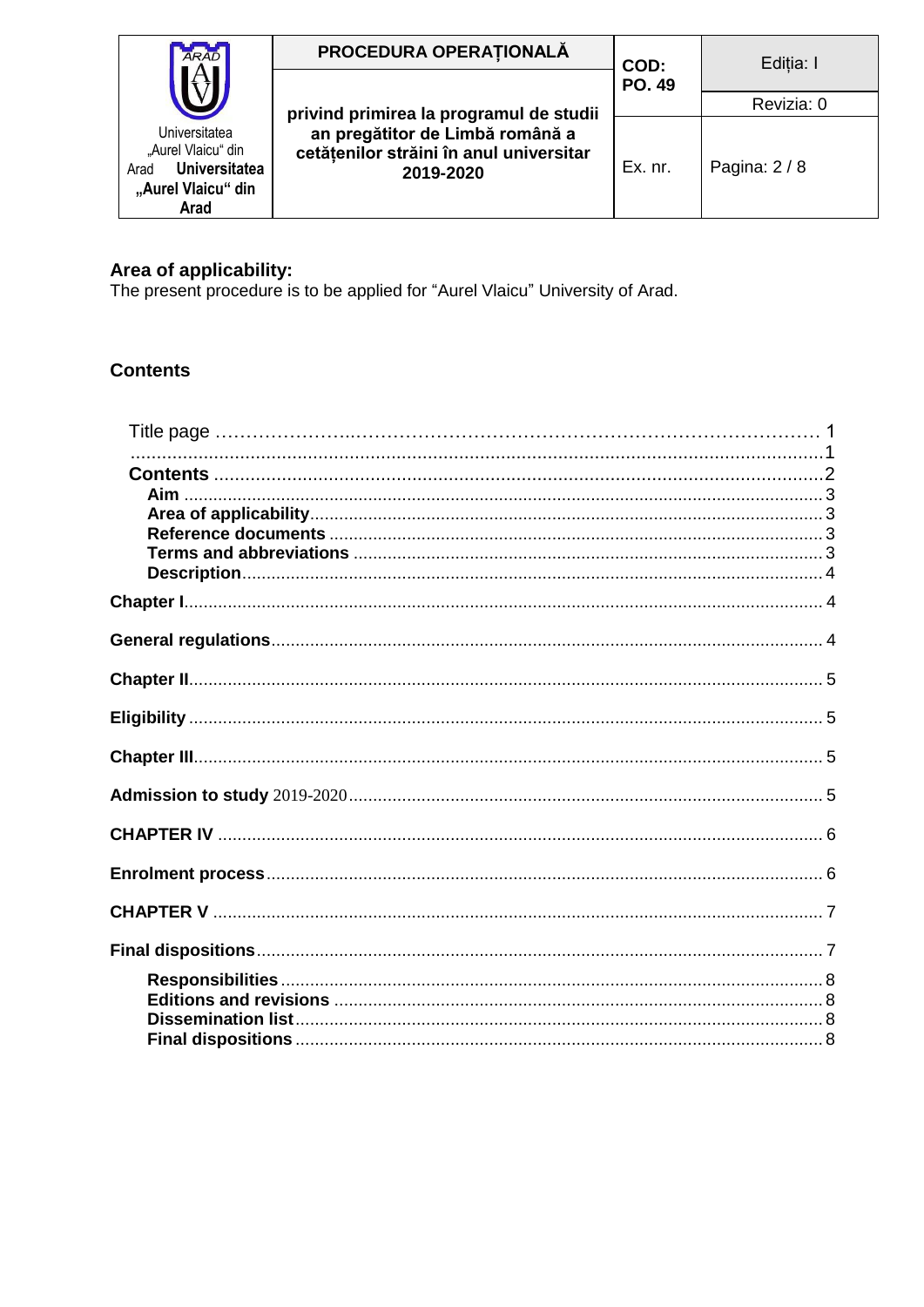| <b>ARAD</b>                                                                                       | PROCEDURA OPERATIONALĂ                                                                                                             | COD:          | Editia: I     |
|---------------------------------------------------------------------------------------------------|------------------------------------------------------------------------------------------------------------------------------------|---------------|---------------|
|                                                                                                   |                                                                                                                                    | <b>PO. 49</b> | Revizia: 0    |
| Universitatea<br>"Aurel Vlaicu" din<br><b>Universitatea</b><br>Arad<br>"Aurel Vlaicu" din<br>Arad | privind primirea la programul de studii<br>an pregătitor de Limbă română a<br>cetățenilor străini în anul universitar<br>2019-2020 | Ex. nr.       | Pagina: $3/8$ |

## **Aim**

<span id="page-2-0"></span>The present procedure describes the application as well as the graduation process for the Romanian Language Preparatory Year programme (2019-2020 academic year).

### **Area of applicability**

<span id="page-2-1"></span>This procedure is to be applied for "Aurel Vlaicu" University of Arad.

### **Reference documents**

<span id="page-2-2"></span>**3.1.** Primary legislation

- National Education Law no. 1/2011 with all subsequent modifications and changes, based on art. 3 and art. 192, paragraph 2;
- OMECTS no. 6156 from 22<sup>nd</sup> of December 2016 regarding the setup of the Romanian language preparatory year programme;
- Preparatory language course specific evaluation standards issued by the National Council for Academic Evaluation and Accreditation (ARACIS);
- Law no. 87/2006 for the approval of Emergency Ordinance no. 75/2005 pertaining to educational quality assurance.

**3.3.** Secondary legislation

- Ministry of Education Order no. 3855/26.05.2016 regarding the ratification of the Methodology for foreign citizens` enrollment and tuition in private and public accredited (pre)university level institutions of education for the 2016-2017 academic year;
- Ministry of Education Order no. 3775/16.05.2016regarding the enrollment and tuition of foreign citizens on self-funded places with a scholarship;
- Order no. 3236 from the 10<sup>th</sup> of February 2017 regarding the study acceptance methodology for foreign citizens –tuition fee free /paid tuition with scholarship- in accredited institutions of higher education;
- OSGG no. 600/2018 for the approval of the Internal/Managerial Assessment Code for public entities;
- SR EN ISO 9001:2015;
- SR EN ISO 19011:2011:
- SR EN ISO 9001:2008;
- SR ISO IWA 2:2009 Quality management systems. Directives for applying the ISO 9001 standard in education.

**3.4.** Other documents

- The Student Code of Conduct rights and obligations;
- The Regulation regarding professional activity, based on the transferable credit system;
- Order no. 200/2016 regarding the modifications and additions the Government's Secretary Order no. 400/2015 pertaining to the approval of the Internal Managerial Assessment Code for public entities;
- Other, field related, normative acts.
- PS 01 The system procedure for encoding and creating AVU procedures and other internal documents

#### <span id="page-2-3"></span>**Terms and abbreviations**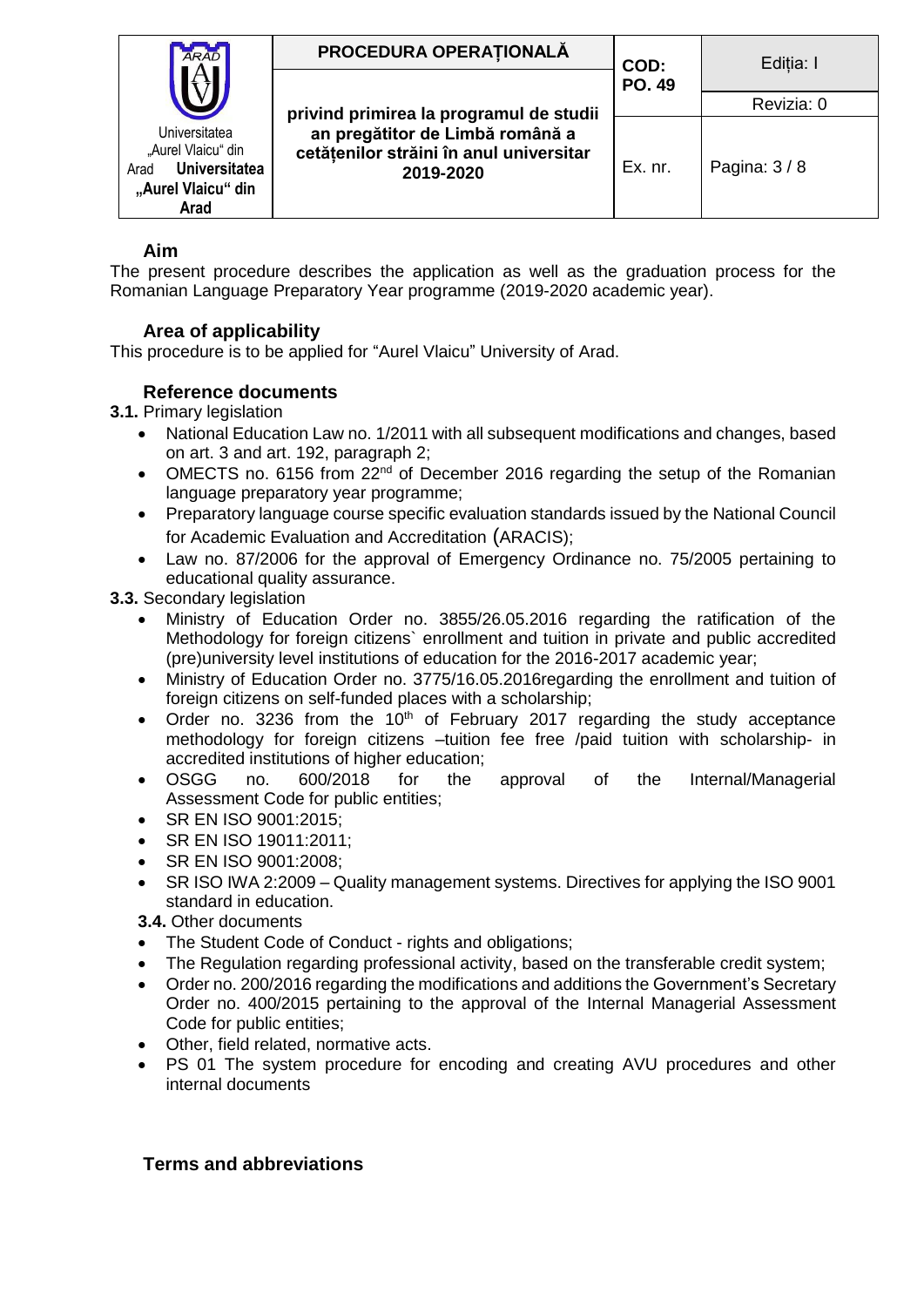| <b>ARAD</b>                                                                                              | PROCEDURA OPERATIONALĂ                                                                  | COD:<br><b>PO. 49</b> | Editia: I     |
|----------------------------------------------------------------------------------------------------------|-----------------------------------------------------------------------------------------|-----------------------|---------------|
|                                                                                                          |                                                                                         |                       |               |
|                                                                                                          | privind primirea la programul de studii                                                 |                       | Revizia: 0    |
| Universitatea<br>"Aurel Vlaicu" din<br><b>Universitatea</b><br>Arad<br>"Aurel Vlaicu" din<br><b>Arad</b> | an pregătitor de Limbă română a<br>cetățenilor străini în anul universitar<br>2019-2020 | Ex. nr.               | Pagina: $4/8$ |

#### 4.1. Abbreviation of terms

| Nr.crt. | <b>Abbreviation</b> | <b>Abbreviated term</b>                          |
|---------|---------------------|--------------------------------------------------|
|         | PO.                 | Operational procedure                            |
|         | CА                  | <b>Administrative Council</b>                    |
|         | AVU                 | "Aurel Vlaicu" University of Arad                |
|         | <b>DAIC</b>         | Department for Quality Assurance and Improvement |
| 5.      | <b>FSUS</b>         | <b>Faculty of Humanities and Social Studies</b>  |

#### <span id="page-3-1"></span><span id="page-3-0"></span>**Description**

#### **Chapter I General regulations**

#### <span id="page-3-2"></span>**Art. 1**

EU and non-EU member state citizens as well as those from EEA states and from the Swiss confederation can apply for the entire range of provided university studies taught in Romanian, after they have graduated the preparatory language year programme or already have a diploma attesting their Romanian language proficiency.

#### **Art. 2**

(1) Foreign citizens who have been granted an AVU agreement-in-principle (based on the application file) and have been issued an MNE university acceptance letter can enroll for the Romanian language preparatory year programme.

(2) During the Romanian language preparatory year programme students are to gain general as well as specific Romanian language skills, that are to be applied to their future academic path.

#### **Art. 3**

Participants in the Romanian language preparatory year programme are legally construed as students for the entire period of their studies (enrollment to graduation).

#### **Art. 4**

The Romanian language preparatory year course for foreign students is a full time academic programme. Tuition related fees are usually self-supported.

#### **Art. 5**

The minimum amount for tuition fee costs (non-EU foreign students) is determined by Government Ordinance 22/2009, approved with subsequent modifications by Law no.1/2010; as for AVU tuition fee costs, these are decided through a University Senate Decision.

#### **Art. 6**

Romanian language preparatory year programme graduates gain access to the entire range of university studies - undergraduate, Ma and PhD studies, post university studies etc.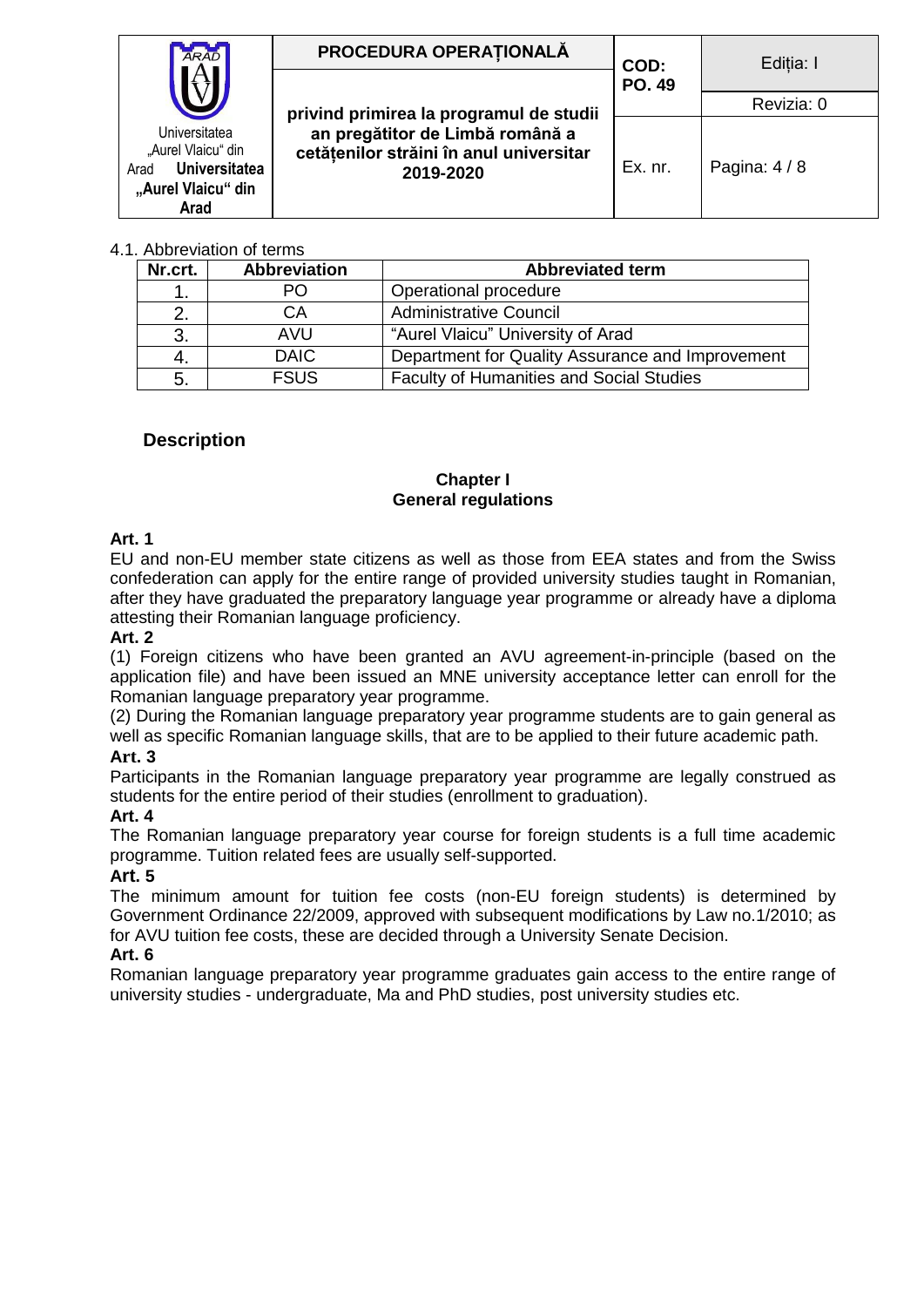| <b>ARAD</b>                                                                                       | PROCEDURA OPERATIONALĂ                                                                                                             | COD:          | Editia: I     |
|---------------------------------------------------------------------------------------------------|------------------------------------------------------------------------------------------------------------------------------------|---------------|---------------|
|                                                                                                   |                                                                                                                                    | <b>PO. 49</b> | Revizia: 0    |
| Universitatea<br>"Aurel Vlaicu" din<br>Universitatea<br>Arad<br>"Aurel Vlaicu" din<br><b>Arad</b> | privind primirea la programul de studii<br>an pregătitor de Limbă română a<br>cetățenilor străini în anul universitar<br>2019-2020 | Ex. nr.       | Pagina: $5/8$ |

#### **Chapter II Eligibility**

#### <span id="page-4-1"></span><span id="page-4-0"></span>**Art. 7**

Non-EU citizens who wish to enroll for the Romanian language preparatory year must fulfil the following eligibility criteria:

a) Hold documents attesting their citizenship and foreign permanent address (outside the EU, the EEA and Swiss Confederation);

b) hold a high school diploma/equivalent, in accord with Annex 2 which is an integral part of this procedure;

#### **Art. 8**

<span id="page-4-2"></span>Usually, for all enrollment, withdrawal etc. related activities, the candidate`s presence is mandatory.

# **Chapter III Admission to study** 2019-2020

#### <span id="page-4-3"></span>**Application period**

The application period for the Romanian language preparatory year is 1.04.2019 – 15.09.2019.

#### **Art. 9**

(1) The Application file (2 identical copies) must include the following:

a) Application form (filled out for every section) for the Romanian language preparatory year (Annex 3) which is an integral part of the present procedure;

b) Application form for the issuing of the university acceptance letter (Annex 4) in 2 copies;

c) Birth certificate – copy and legalized translation- into Romanian or an international language (English or French);

d) Copy of the document attesting a foreign residence;

e) Passport copy;

f) Copy and legalized translation – into Romanian or an international language (English or French) – of the high school diploma/ equivalent, supra-legalized by the issuing country`s authorities;

g) Copy and legalized translation – into Romanian or an international language (English or French) – of the certificate attesting high school graduation, if the diploma has not yet been issued at the moment of application;

h) Copy and legalized translations – into Romanian or an international language (English or French) – of the grade transcripts for all finalized studies;

i) Romanian language preparatory year diploma, or a language certificate, depending on the case;

j) Medical certificate (translated into English or Romanian) which proves the fact the future student does not suffer from any contagious diseases or other medical impairments that are incompatible with the student's future profession;

k) marriage certificate, if this resulted in a subsequent change of name.

#### **Art. 10**

The admission procedure for candidates that fall within the provisions of art. 9 is conducted as follows:

a) admission files are to be sent to AVU`s Department for Foreign Studies within the application period, in one of two ways:

- by e-mail: [rectorat@uav.ro,](mailto:rectorat@uav.ro) [relatii.internationale@uav.ro;](mailto:relatii.internationale@uav.ro)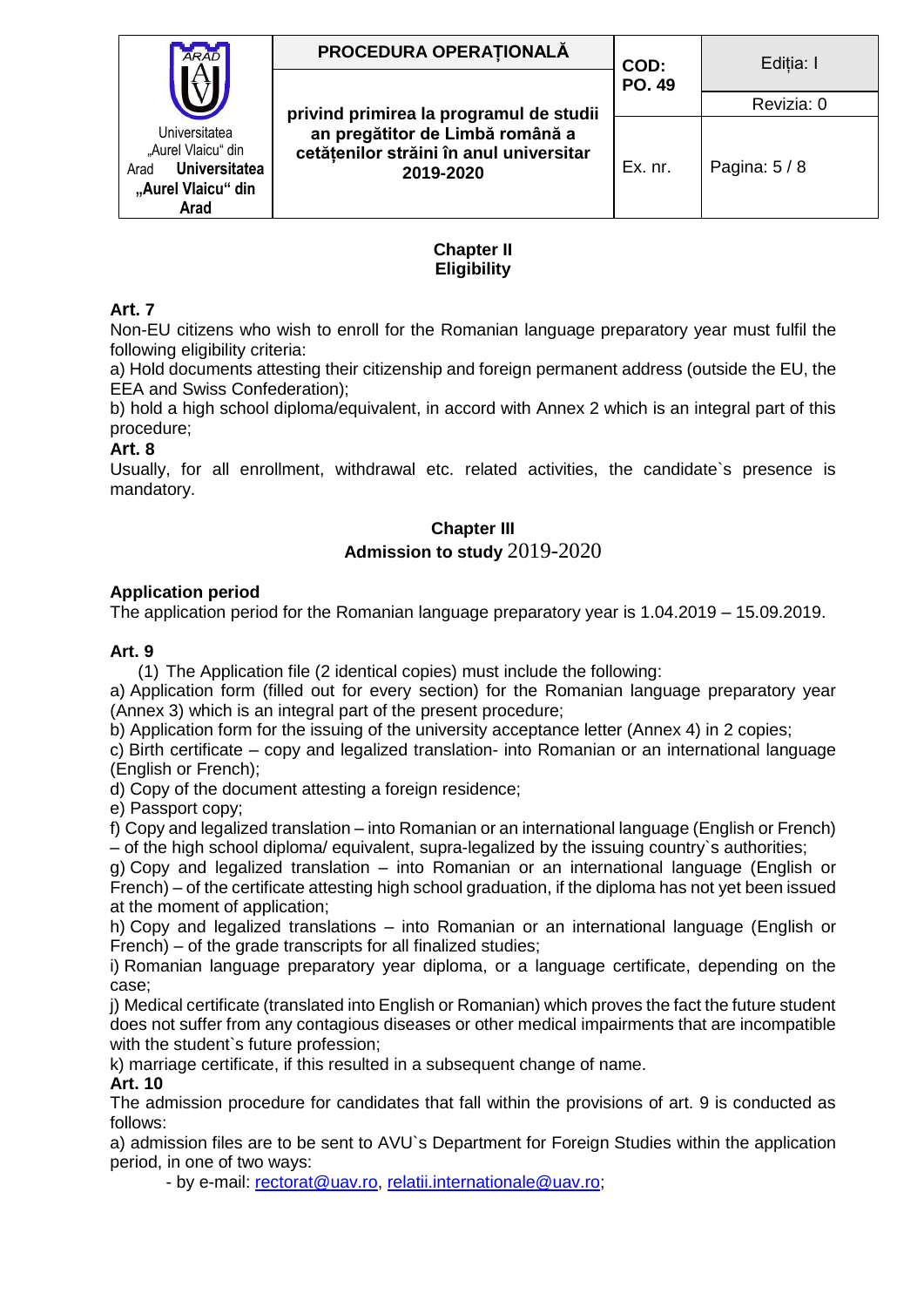| <b>ARAD</b>                                                                                       | PROCEDURA OPERATIONALĂ                                                                                                             | COD:          | Editia: I   |
|---------------------------------------------------------------------------------------------------|------------------------------------------------------------------------------------------------------------------------------------|---------------|-------------|
|                                                                                                   |                                                                                                                                    | <b>PO. 49</b> | Revizia: 0  |
| Universitatea<br>"Aurel Vlaicu" din<br><b>Universitatea</b><br>Arad<br>"Aurel Vlaicu" din<br>Arad | privind primirea la programul de studii<br>an pregătitor de Limbă română a<br>cetățenilor străini în anul universitar<br>2019-2020 | Ex. nr.       | Pagina: 6/8 |

- by regular mail at the following address: Universitatea "Aurel Vlaicu" din Arad, Bd. Revoluției, nr. 77, 310130, Arad, jud. Arad, (attn. Anca Drăguț);

b) AVU`s Department for Foreign Students verifies the application files from the perspective of their content and approves or rejects files based solely in relation to this aspect;

f) AVU`s Department for Foreign Students forwards MNE a list with accepted students after each faculty`s evaluation session has finished in addition to a short outline of the students` personal data and academic results;

g) the list of accepted students is to be accompanied by a copy of the application file according to art. 9;

h) applications for undergraduate studies for the 2019-2020 academic year must be submitted until the 15<sup>th</sup> of September 2019 and the list of successful candidates shall be transmitted to MNE until the  $30<sup>th</sup>$  of September 2019, in accord with article 8 of the Methodology regarding undergraduate, MA and PhD study enrollment approved through OMENCS no. 6102/2016.

i) the number of application files transmitted to MNE must not exceed 10% of the number of ARACIS approved study places;

j) after analyzing the file, the Ministry of National Education (MNE) issues a university acceptance letter in English or French (according to the case);

k) the university acceptance letter is the only compulsory and required document for the enrolment process of foreign citizens in Romania;

l) MNE issues a university acceptance letters towards AVU (Department for Foreign Students) or the Romanian legation, depending on the case;

m) incomplete application files shall be automatically rejected. If the application file is updated, AVU will start the admission process from the beginning so that the Ministry of National Education can process the file;

n) all failed application files and the files of those who renounce their university place shall be returned (free of charge) by every institution of higher education within 48 hours from logging an official request form;

o) The Department for Foreign Students shall forward the university acceptance letters to students and, at the same time, maintain contact in order to aid with the student visa proceedings and the preparations for traveling to Romania;

p) the letter of acceptance is to be issued directly to the applicant by the Department for Foreign Students; if this is not possible then a representative may take hold of the documents.

#### **CHAPTER IV Enrolment process**

#### <span id="page-5-1"></span><span id="page-5-0"></span>**Art. 11**

Foreign students` enrolment is made in accord with AVU`s internal calendar i.e. the last day of the inter-semestrial holiday (before the start of the first semester of the academic year the university acceptance letter has been issued for) is the last possible date for the enrollment process, as stipulated by legal requirements.

#### **Art.12**

Upon registration, applicants shall present the original application file documents - that are to be authenticated by the Romanian embassy from the issuing country, or carry a Hague Apostille, in addition to the university acceptance letter and a passport/study visa.

#### **Art. 13**

Students` enrolment consists of submitting an application file containing:

University acceptance letter issued by the Romanian Ministry of Education – the Office of International and European Relations–copy;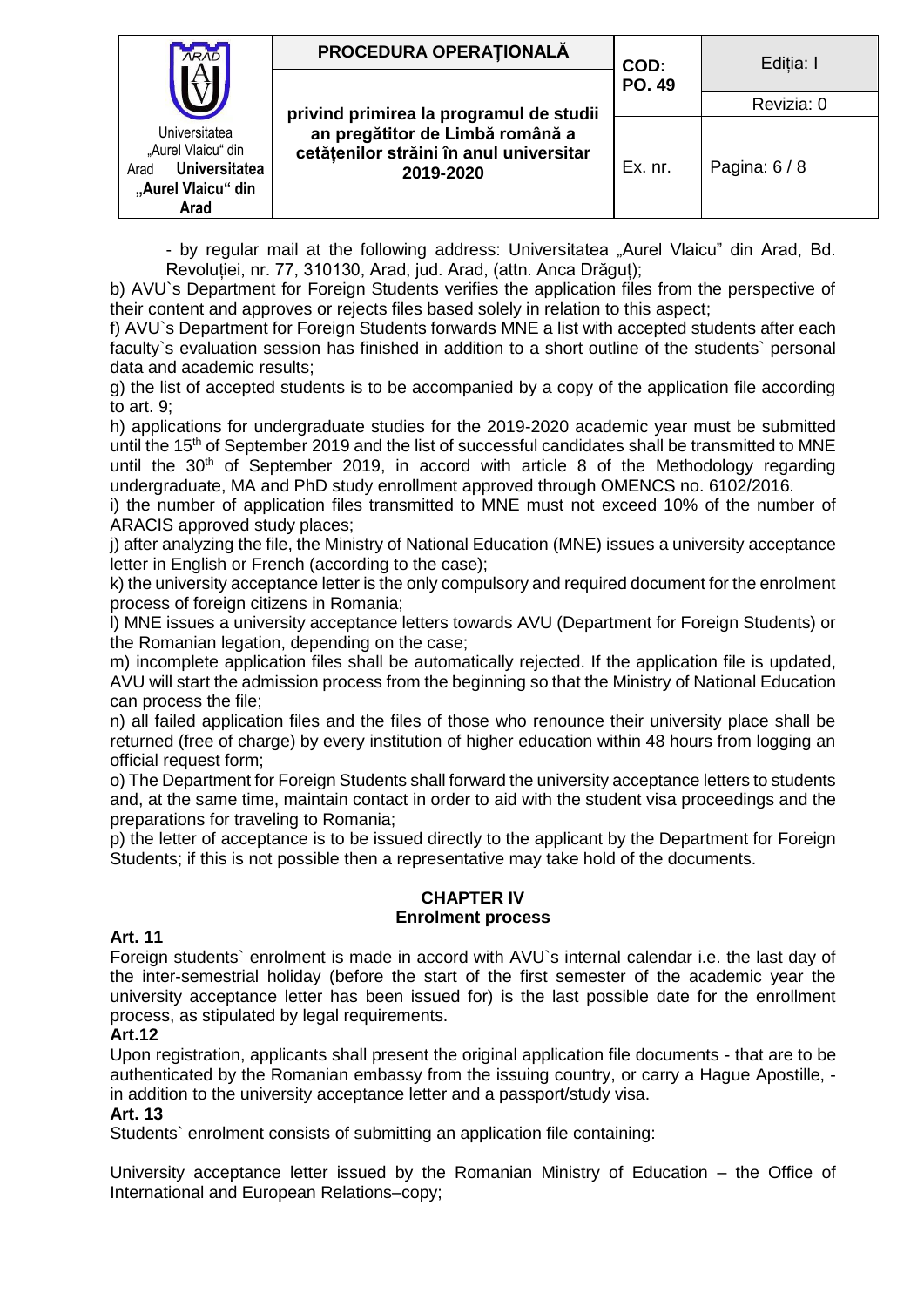| <b>ARAD</b>                                        | PROCEDURA OPERAȚIONALĂ                                                     | COD:<br><b>PO. 49</b> | Editia: I   |
|----------------------------------------------------|----------------------------------------------------------------------------|-----------------------|-------------|
|                                                    |                                                                            |                       | Revizia: 0  |
| Universitatea                                      | privind primirea la programul de studii<br>an pregătitor de Limbă română a |                       |             |
| "Aurel Vlaicu" din<br><b>Universitatea</b><br>Arad | cetățenilor străini în anul universitar<br>2019-2020                       | Ex. nr.               | Pagina: 7/8 |
| "Aurel Vlaicu" din<br>Arad                         |                                                                            |                       |             |

- 1. Study diplomas original and legalized translation into Romanian;
- 2. Birth certificate a copy and legalized translation into Romanian;
- 3. Passport copy the passport has to be valid for at least 6 months after the date the university acceptance letter has been issued;
- 4. Medical certificate (translated into English or Romanian) which proves the fact the future student does not suffer from any contagious diseases or other medical impairments that are incompatible with the student`s future profession.;
- 5. 2, ¾ size photos;
- 6. Study contract;
- 7. Proof of paying the tuition fee.

#### **Art. 14**

After enrollment, foreign citizens are entered into a student registry and are assigned an exclusive number which is valid throughout their entire academic tenure for the specialization/study programme to which they have been admitted to.

#### **Art. 15**

AVU is legally bound to issue study contracts (between enrolled students and the university`s rector) in accord with current legal requirements. Study contracts are to be signed at the beginning of the academic year or (under the provisions of article 24) at the moment of the enrolment at latest.

#### **Art. 16**

Upon enrolment AVU shall use the applicant`s passport name. The same name shall be used when issuing the final study documents (diploma, diploma supplement).

#### **Art. 17**

The enrolment for the Romanian language preparatory year for foreign students is carried out at the Faculty of Humanities and Social Studies` Secretariat.

#### **CHAPTER V Final dispositions**

#### <span id="page-6-1"></span><span id="page-6-0"></span>**Art. 18**

The university acceptance letter is valid solely for the institution of higher education, study cycle and the academic year it has been issued for. All changes thar are not in accord with the original university acceptance letter shall be rectified, at the request of the host university, through a MEN issued new letter of acceptance.

#### **Art. 19**

The application, enrolment (temporary or definitive), changes related to the field of study, reenrollment and the suspension of studies can solely be achieved with the approval of the Romanian Ministry of Education.

#### **Art. 20**

Foreign citizens have the following obligations:

a) to respect the Romanian constitution and national laws;

b) to respect the university`s internal regulations;

c) to respect the present methodology`s provisions.

#### **Forms used within this procedure:**

F.PO.41.01. the list of institutions of higher education that host a Romanian language preparatory year

F.PO.41.02. the list of secondary education diplomas that grant access to Romanian university level education

F.PO.41.03. AVU enrollment application form for foreign students